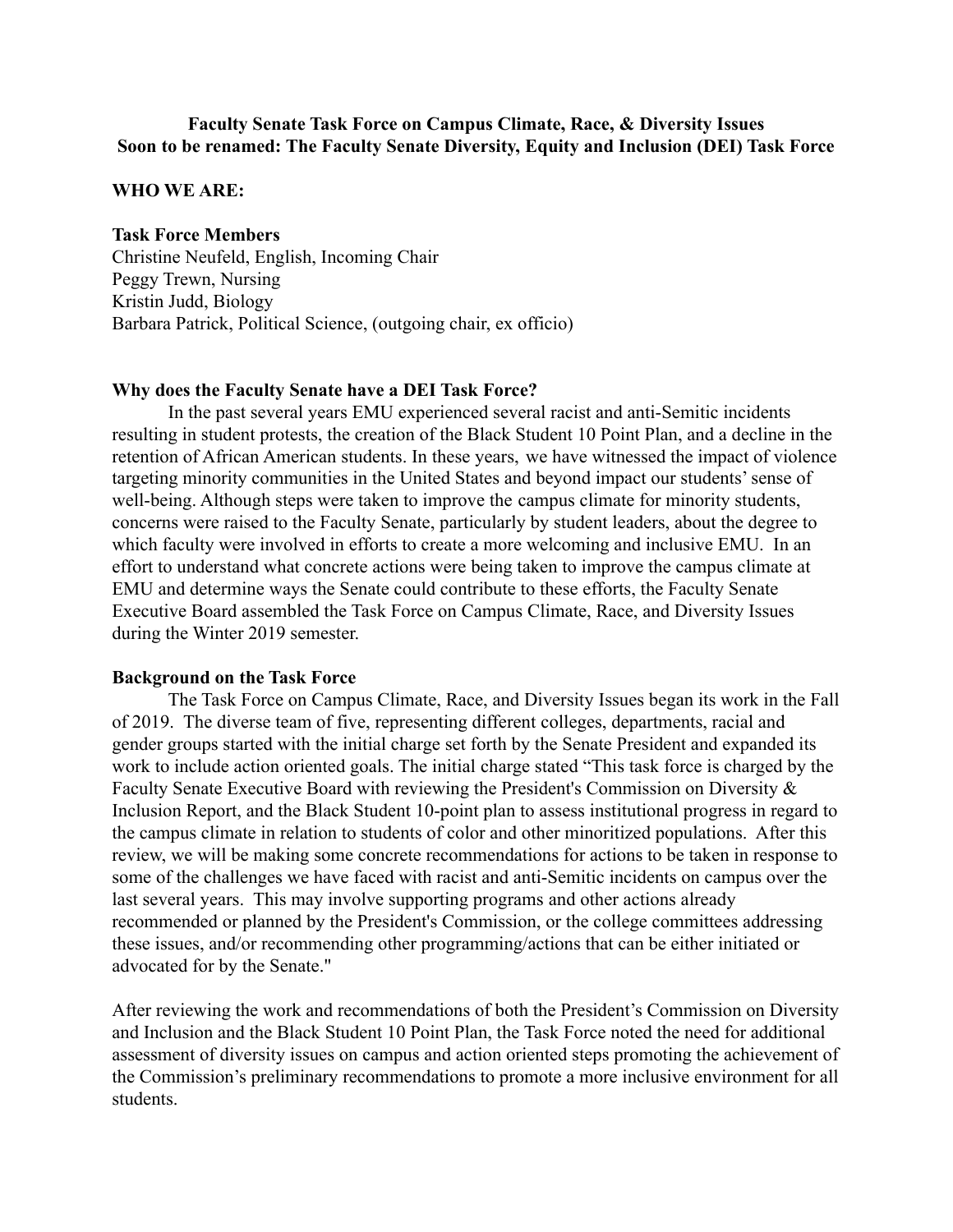## **Four goals developed as part of the Task Force's action plan:**

- Assess university progress on expanding cultural competency and meeting the needs of minoritized students
- Pursue new initiatives demonstrating and promoting faculty involvement in enhancing campus climate
- Create faculty development projects or events focused on cultural competency and diversity
- Develop a clearinghouse of diversity and inclusion initiatives at EMU

# **WHAT WE DO:**

## **Listening to the EMU community:**

**Student Listening Sessions on Diversity**: A series of four listening sessions were sponsored to assess strengths and weaknesses in the university's efforts to promote a more inclusive environment for diverse students. These sessions provided a safe space for students to meet with faculty and share experiences, challenges, and issues vulnerable students encounter in the classroom and across the campus. The sessions were attended by students representing dozens of student organizations and groups including multicultural, Greek, LGBTQ, African American, Native American, and Hispanic American organizations. The information shared by students have guided many Task Force diversity initiatives including those designed to assist faculty members in their efforts to promote more inclusive classrooms, more visible acknowledge cultural and social injustices directly and indirectly impacting students, mentorship and engagement with minority students, and increased faculty awareness of student support services for students' experiencing varying needs and crises.

**Faculty Listening Session on Diversity Needs**: The faculty session was designed to gain insight on faculty diversity and inclusion experiences, diversity needs in the classroom, and useful tools for overcoming challenges and discomfort with addressing the needs of diverse students. Similar to the student listening sessions, the faculty session has informed the Task Force's initiatives to provide meaningful diversity resources to faculty.

**Removing Informational Silos & Expanding Diversity Initiative Awareness**: The Task Force engaged in numerous actions to increase awareness of diversity and inclusion efforts across the campus and unite various departments and outlets. This includes inviting pertinent Student Affairs leaders to weekly Task Force meetings to discuss how faculty might become more connected to Student Affairs entities and giving invited talks to university entities such as the School of Social Work Faculty, Student Government and Student Leaders, School of Engineering, Faculty Senate, and university regents.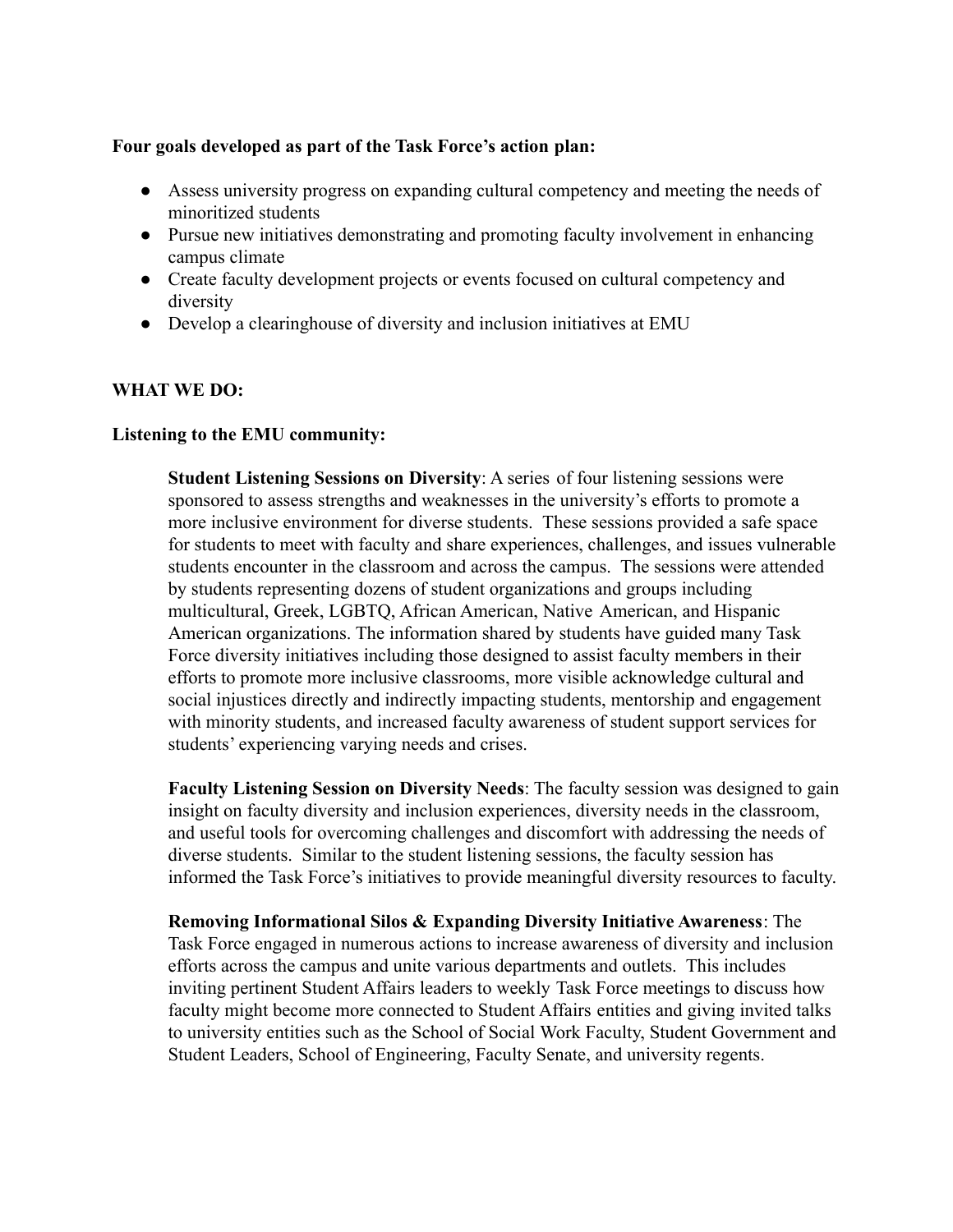### **Helping to make visible the EMU faculty engagement with DEI**:

**Post-Election Discussion with EMU Faculty Experts**: The student listening sessions revealed the need for faculty voices and insights on cultural, social, and policy issues impacting citizens across the country and EMU students. The divisive 2020 election cycle is one example of such an event. In order to address student concerns regarding trust in the electoral process, fairness and equity, and general unrest across the country, the task force organized a post-election discussion. The panel of experts offering process expertise, mental wellness and stress relief tips, and helpful insight included faculty and administrators representing eight different departments and university outlets. More than 100 participants attended the informative event.

**EMU Standing Against Injustice Video**: During the Summer of 2020, the George Floyd incident invoked outrage, frustration, and protest across the country. The Task Force was compelled to unite the EMU community and create a video message acknowledging the movement and demonstrating compassion for emotionally distressed students. The resulting output was the release of a memorable video tribute allowing a wide variety of EMU students, faculty, staff, administrators, alums, and affiliates to exercise a voice, offer support for students struggling to cope, and be heard on an important issue. The video can be accessed here: <https://www.youtube.com/watch?v=rl6A5npb7WA>

## **Developing Resource and Opportunities for Faculty to Learn about DEI**

**Race Matters: Equity & Action in Higher Education and Beyond Faculty Workshop**: The two-day faculty workshop was designed to increase awareness of cultural competence, student diversity needs and provide faculty members with tools to better address those needs. Workshop content targeted training in areas of weakness identified through student listening sessions, the Black Student 10-Point Plan, conversations with College Diversity and Inclusion Committees, and faculty seeking additional guidance and insight on how to create a more inclusive environment. University experts and invited scholars conducted sessions on cultural competence in the university setting, implicit bias, systemic racism, diversity and inclusion values in the classroom and on the syllabus, and mentoring students of color. The event was cosponsored with the EMU AAUP and voluntarily attended by approximately 135 EMU faculty during July 2020.

**Faculty Diversity Resource Guide**: Assessments of ongoing efforts to meet the needs of vulnerable students revealed informational silos and disconnections between faculty serving students within departments and individuals providing student support services in Student Affairs. Through a series of meetings and interviews with leaders and pertinent Student Affairs personnel the Task Force began the process of strengthening the relationship between the two entities. One notable outcome is the development of the Faculty Diversity Resource Guide. This guide is designed to inform faculty of internal